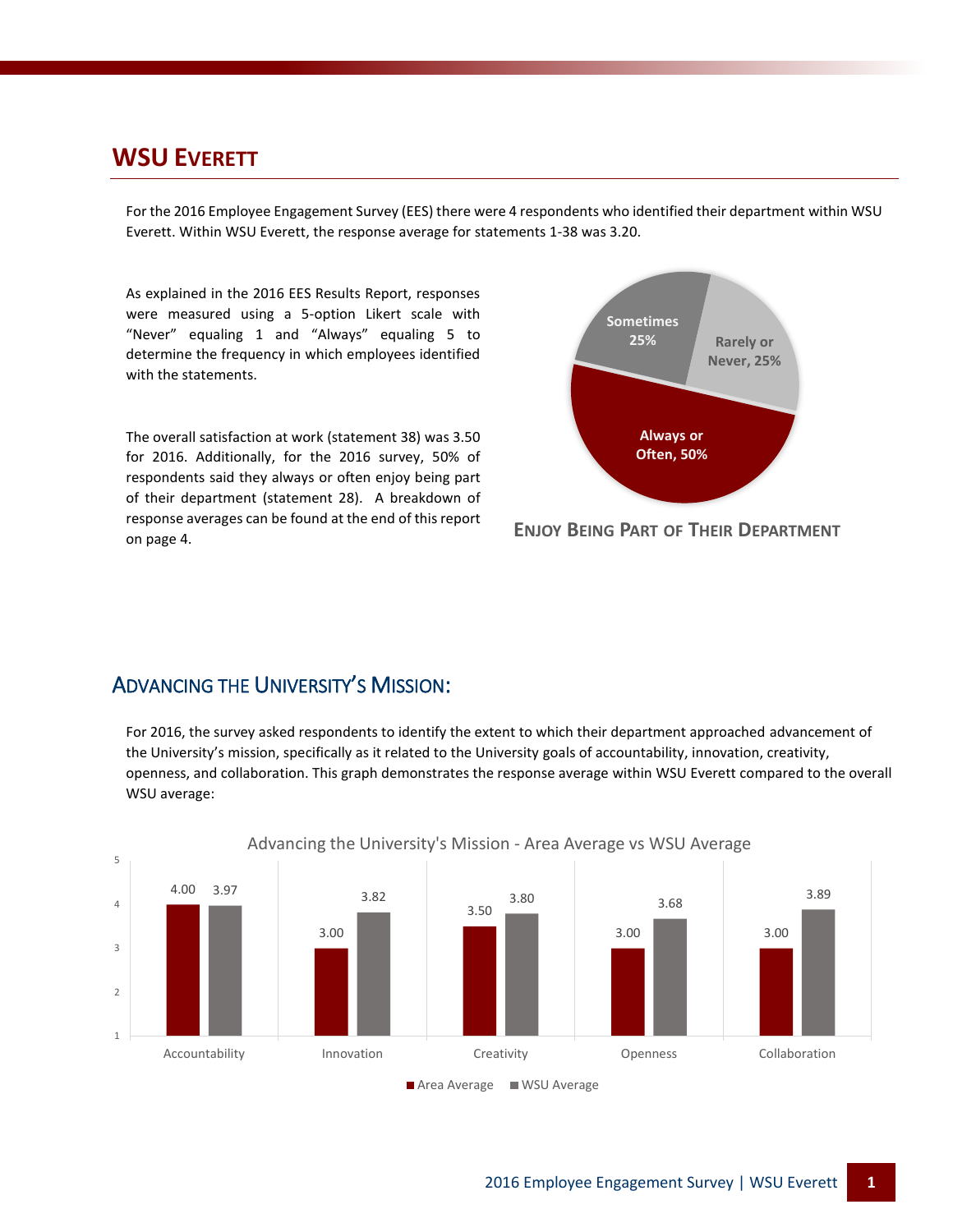### HIGHEST 2016 AREA RESPONSE AVERAGE:

| <b>Statements</b>                                           | Area<br>Average                   | Area<br>Average | 2016<br><b>WSU</b> |  |  |
|-------------------------------------------------------------|-----------------------------------|-----------------|--------------------|--|--|
|                                                             | 2014                              | 2016            | <b>Average</b>     |  |  |
| Those around me are committed to doing quality work.        | ۰.                                | 4.50            | 4.10               |  |  |
| My department demonstrates support for a diverse workforce. | ٠                                 | 4.50            | 4.08               |  |  |
| I have positive interactions with my co-workers. **         | $\overline{\phantom{a}}$          | 4.25            | 4.19               |  |  |
| have the technology I need to do my job efficiently.        | ۰                                 | 4.25            | 4.09               |  |  |
|                                                             | *Updated for 2016; **New for 2016 |                 |                    |  |  |

## LOWEST 2016 AREA RESPONSE AVERAGE:

| <b>Statements</b>                                                           | Area<br>Average<br>2014           | Area<br>Average<br>2016 | 2016<br><b>WSU</b><br>Average |  |
|-----------------------------------------------------------------------------|-----------------------------------|-------------------------|-------------------------------|--|
| I feel encouraged to have a good balance between work and personal life.    | ٠                                 | 2.25                    | 3.63                          |  |
| My supervisor gives me ongoing feedback to help me improve my performance.* | ٠                                 | 2.25                    | 3.45                          |  |
| I receive clear information about changes being made within my department.  | $\overline{\phantom{a}}$          | 2.25                    | 3.43                          |  |
|                                                                             | *Updated for 2016; **New for 2016 |                         |                               |  |

#### UNIVERSITY RESOURCES:

Based on feedback, the 2016 survey added additional statements regarding workplace concerns and employee awareness of WSU resources, specifically those resources related to Workplace Violence, Bullying, State Ethics, Discrimination, Sexual Harassment and Sexual Misconduct. This graph demonstrates the percentage of employees who identified awareness of the following University policies within WSU Everett:

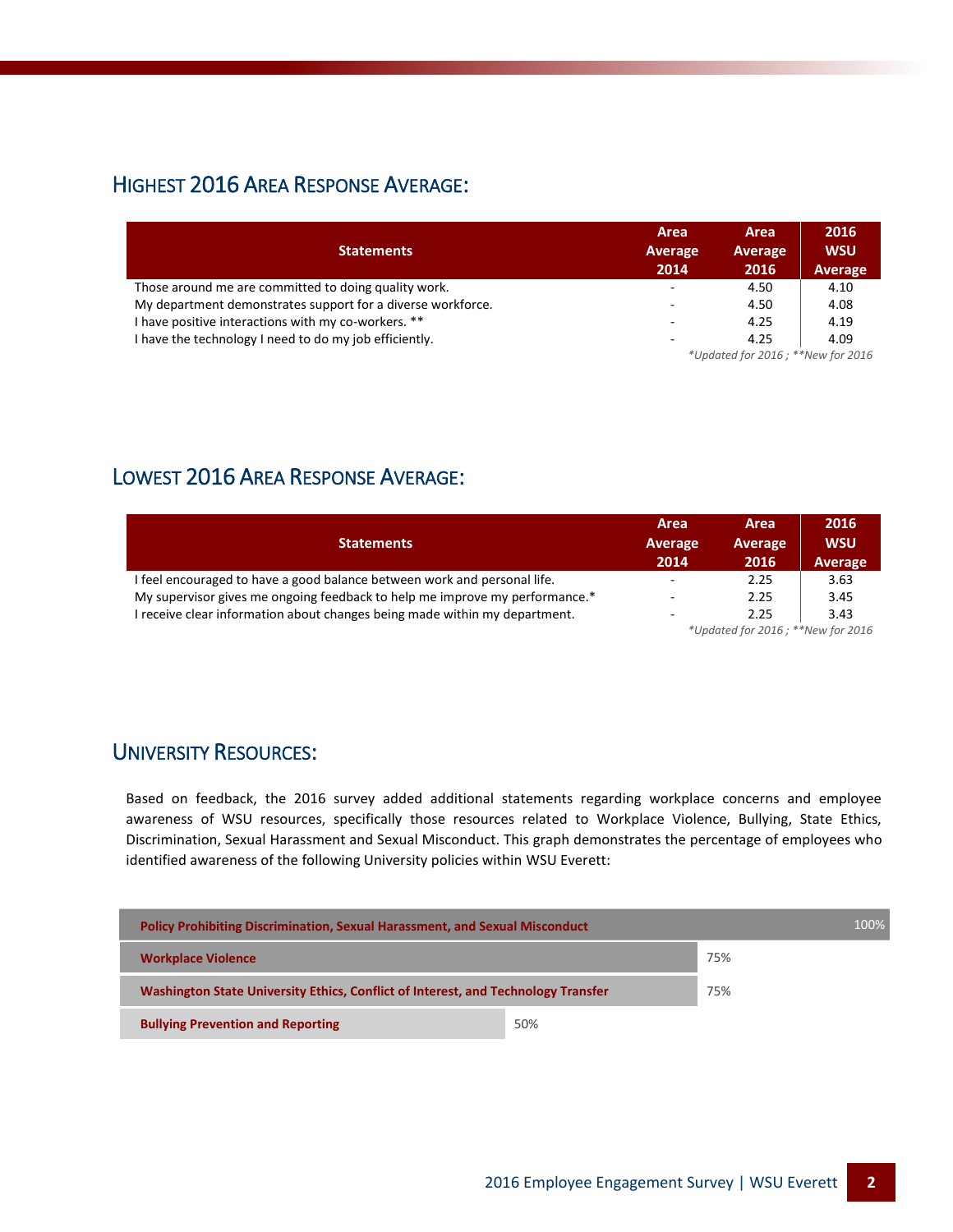### EMPLOYEE FEEDBACK:

At the end of the survey, employees were given the opportunity to provide feedback regarding subjects not addressed in the survey. The following feedback, specifically related to employee perceptions of the workplace, was provided by respondents who identified themselves within WSU Everett:

- Communication between administration and staff is lacking
- Additional praise/recognition for a job well done is needed
- Leadership does not fully listen to the concerns voiced by staff which hinders the WSU Everett environment
- Lack of open communication and collaboration

## ACTION ITEMS:

In reviewing the lowest area response averages within WSU Everett, initiatives to improve employee engagement and perceptions of the workplace may include, but are not limited to:

- Improve communication regarding the WSU policy concerning Bullying Prevention and Reporting and provide employees with resources as appropriate
- Identify ways to encourage work/life balance for employees
- Provide employees with on-going feedback and recognition
- Improve communication efforts regarding changes at the department level